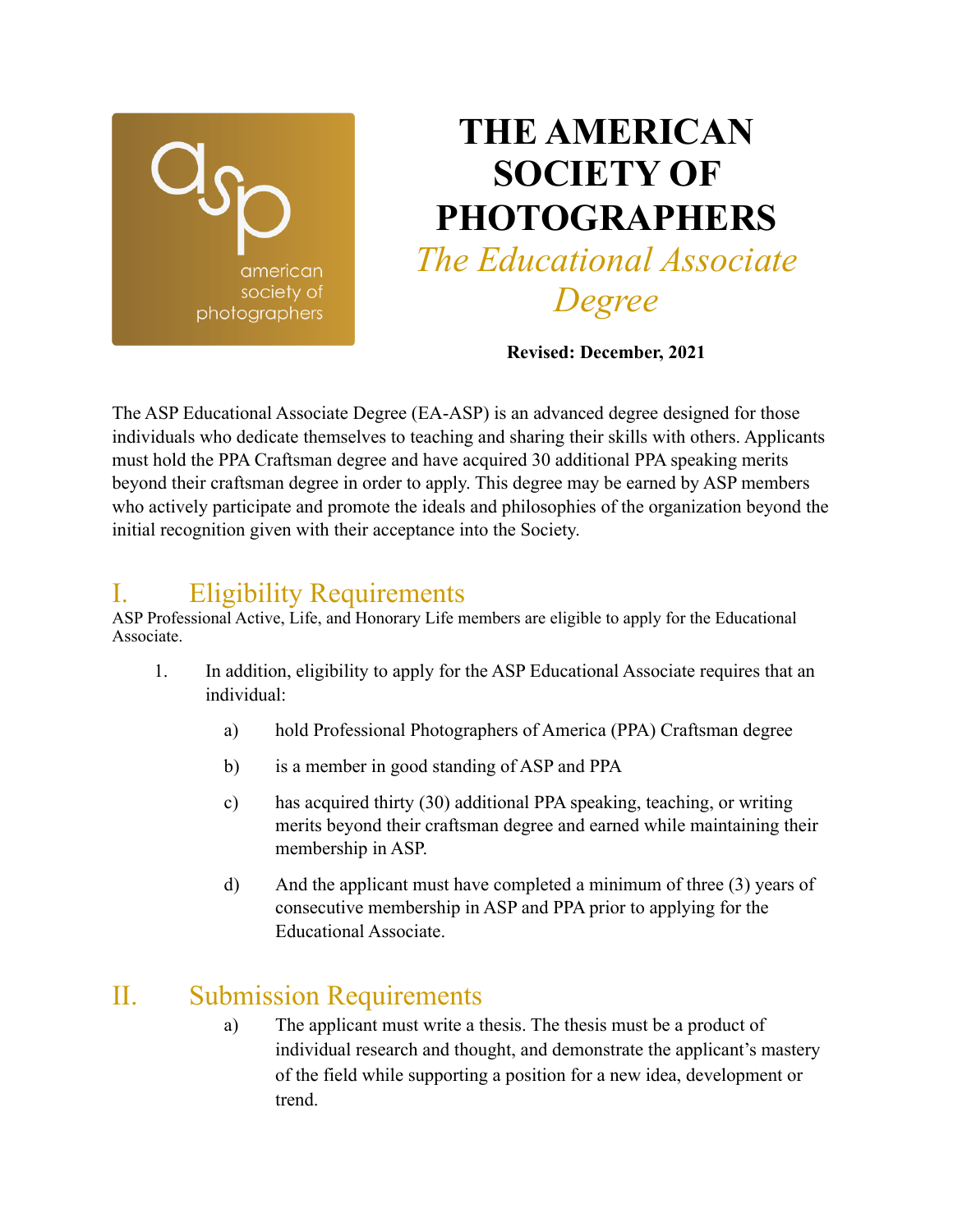- (1) The thesis must be between 3,500 to 7,000 words (approximately 8 to 20 pages) in length, exclusive of the bibliography and any illustrations. The thesis is to be submitted in electronic PDF form.
- (2) The concepts presented in the thesis must be corroborated by outside research.
- (3) The range of topics is virtually unlimited, but should relate, in some manner, to the field of photography
- b) The applicant must submit the completed application.
- c) The applicant must submit the application fee of \$125.00
- d) With the application, the applicant should also submit a headshot (a digital file sized to 5X7 inches at 300 PPI) and biography (one page or less).
- e) In addition, the applicant must provide a PPA merit report in PDF form. (Download a current merit report from the MY PPA on the PPA website.)
- f) All of the required application components must be submitted to the Educational Associate Degree Chair on or before the submission deadlines.
- g) The submission deadline for the application, merit report, and application fee is July 1st of each calendar year.
- h) The submission deadline for the thesis, biography, and headshot is August 1st of each calendar year.

#### III. The Judging Process

- a) All materials must be submitted to the Educational Associate Degree Chair prior to the submission deadlines in order to be considered for that year's judging.
- b) The Educational Associate Chair will select a panel of five (5) judges. The judges must be approved by the ASP President prior to the jurying process.
- c) The panel will be composed of four (4) ASP Educational Associate Degree holders and one (1) high school or college English instructor or person qualified with writing skills. The high school or college english instructor must also award a score of 80 or higher to the paper in order for it to pass.
- d) The judges will not be told the name(s) of any applicants. The Educational Associate Degree Chair will redact the name of the applicant prior to sending each thesis to the judges.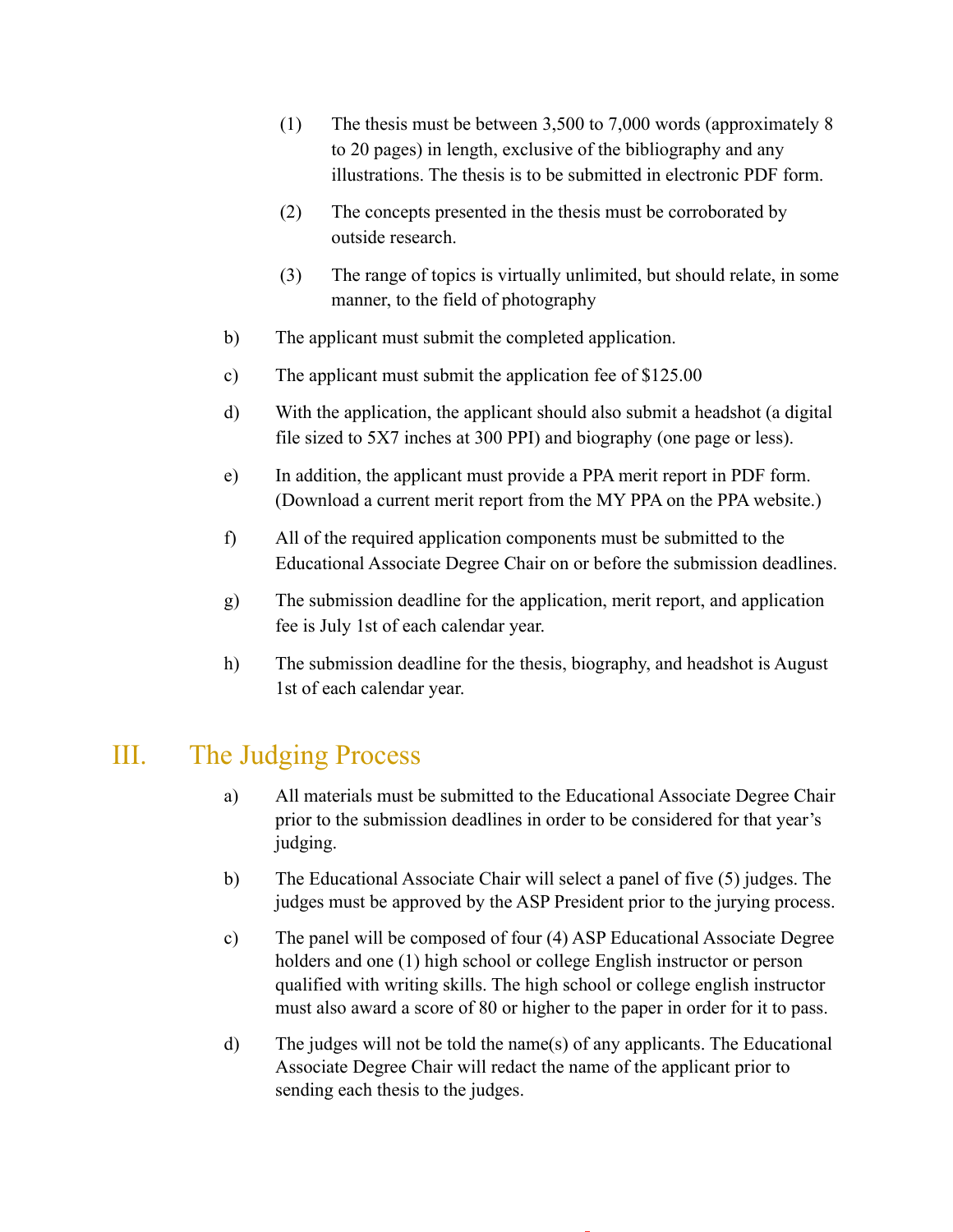- e) The list of judges will at no time be published or made public in order to protect the sanctity of the process, and to secure the judges from outside pressures.
- f) The thesis will be judged as follows:
	- (1) 80 possible points for concept (the idea presented and how successfully it is expressed, developed and substantiated)
	- (2) 10 possible points for style (judging of style is based upon the MLA Handbook for Writers of Research Papers [7th edition] by Joseph Gibaldi. [[www.mla.org\]](http://www.mla.org). Please refer to this book for guidelines on the correct style of the paper. A guideline for the bibliographic formatting of references is available on the ASP website.)
	- (3) 10 possible points for form and grammar
- g) A cumulative score of 85 on the thesis (out of a possible 100) is required from at least three (3) of five (5) judges in order to approve the granting of this degree.
- h) Successful candidates for the Educational Associate Degree will be awarded their degree at the next ASP Awards presentation.
- i) Each applicant will be notified individually of their result once the judging process is complete.
- j) Successful applicants may not use "ES-ASP" in their degree string or publicly announce their EA degree until they actually receive their Educational Associate Medal at the ASP awards ceremony.

## IV. Right to Publish

1. The American Society of Photographers reserves the right to publish the thesis (in whole or in part) in any manner whatsoever as deemed necessary by the Board of Governors of the ASP, Inc.

## V. Public Reference to the Educational Associate Degree by the Educational Associate Degree Holders

1. Recipients of the Educational Associate are duty-bound to maintain their membership in the ASP and PPA.